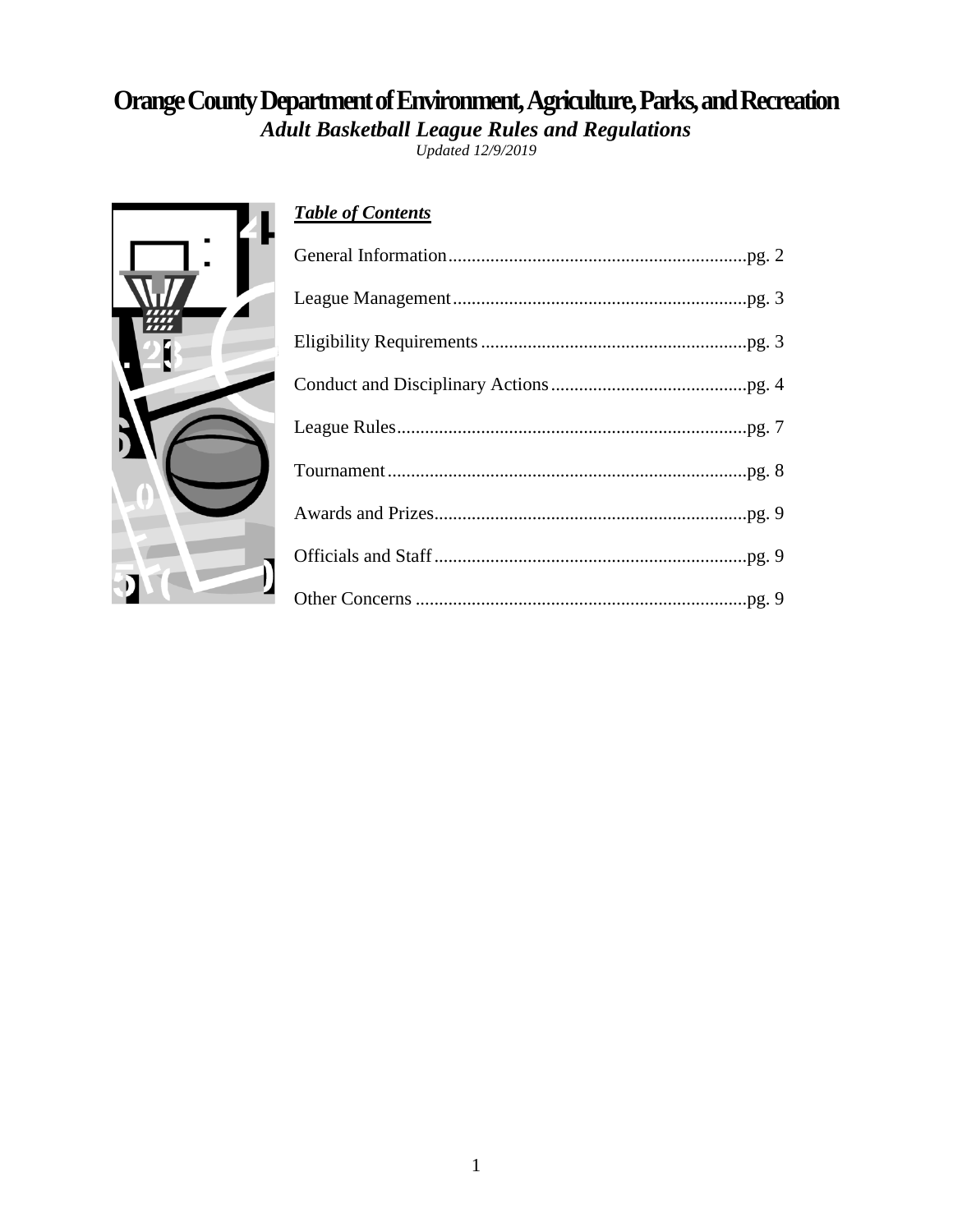# **I. GENERAL INFORMATION:**

| <b>Administration:</b>                 | 302 West Tryon Street<br>Hillsborough, NC 27278                                      |                              | Orange County Department of Environment, Agriculture, Parks and Recreation (OCDEAPR) |  |  |
|----------------------------------------|--------------------------------------------------------------------------------------|------------------------------|--------------------------------------------------------------------------------------|--|--|
| <b>Mailing Address:</b>                | PO Box 8181<br>Hillsborough, NC 27278                                                |                              |                                                                                      |  |  |
| <b>Office Hours:</b>                   | Monday-Friday, 8:00 a.m. - 5:00 p.m.                                                 |                              |                                                                                      |  |  |
| <b>Telephone:</b>                      | 919.245.2660                                                                         |                              |                                                                                      |  |  |
| Fax:                                   | 919.644.3042                                                                         |                              |                                                                                      |  |  |
| <b>Inclement Weather: 919.245.2669</b> |                                                                                      |                              |                                                                                      |  |  |
| Website:                               | http://www.orangecountync.gov/departments/deapr/men_s_basketball_league_-_winter.php |                              |                                                                                      |  |  |
| <b>League Staff:</b>                   | James Lyon<br>Lee Barnes                                                             | 919.245.2671<br>919.245.2668 | jlyon@orangecountync.gov<br><u>lbarnes@orangecountync.gov</u>                        |  |  |
| <b>Facilities:</b>                     | <b>Central Recreation Center (CRC)</b><br>302 West Tryon Street<br>Hillsborough, NC  |                              |                                                                                      |  |  |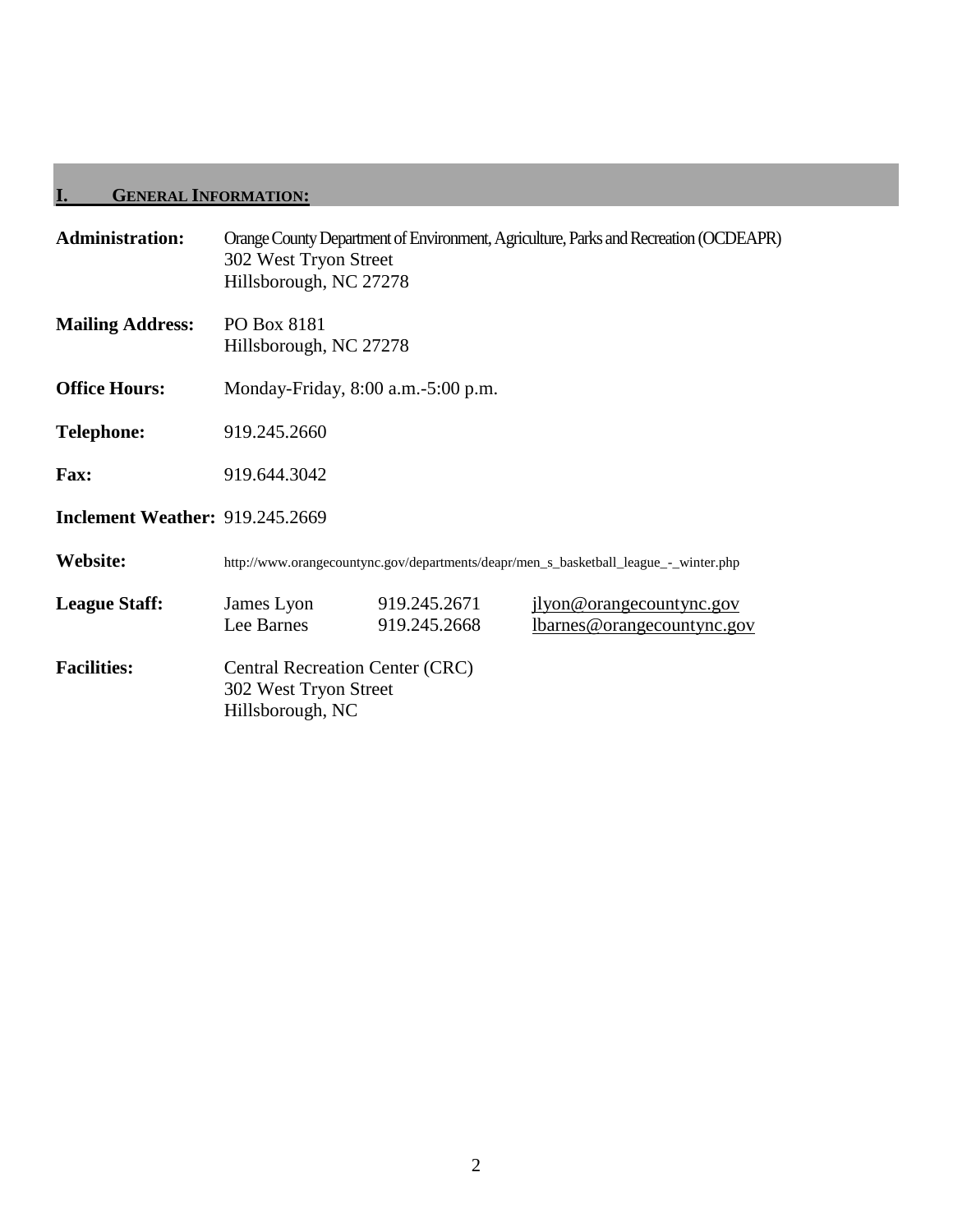#### **II. LEAGUE MANAGEMENT:**

The governing body shall be vested in the Orange County Department of Environment, Agriculture, Parks and Recreation.

The Recreation Manager or designee shall serve as league commissioner.

#### **III. ELIGIBILITY REQUIREMENTS:**

## Registration

Registration is to be completed by the designated team captain. At the time of registration, each team must submit the program fee of \$415.00. At least one week prior to the start of the season, captain must submit team registration form. The team registration form must identify team captain and contact information, uniform color, team name, and a preliminary roster of at least five (5) players.

No refunds will be made for league fees for any circumstances.

#### Team Captain Responsibility

It is the Team Captain's responsibility to be the primary link between league management and the team. He will be responsible for obtaining pertinent league information, notifying players of changes, and maintaining control over team members in all circumstances including court disputes.

#### Rosters

Each Captain is responsible on the first game to submit his entire roster. Rosters must contain a minimum of five (5) players and may not contain more than a maximum of thirteen (13) players.

#### Player Eligibility

All participants are required to sign a waiver form before participating in league play. A player's name, date of birth, and telephone number will be required during league sign-in.

All participants must be 18 years of age or older as of the first night of games.

Players with any varsity intercollegiate playing experience are permitted as follows:

Division I – must be 35 years of age or older as of the first night of games.

Division II & III – must be 30 years of age or older as of the first night of games.

Copies of driver's license or photo ID must be submitted for each player no later than the Friday by 4:00 p.m. prior to next scheduled game. A player that does not have a photo ID on record and is listed on the roster will not be able to play until such condition is satisfied.

Roster will be final by the third game of the season, after which, no player may be added except in the case of injury. A player may be added to replace an injured player with the consent of the league coordinator only.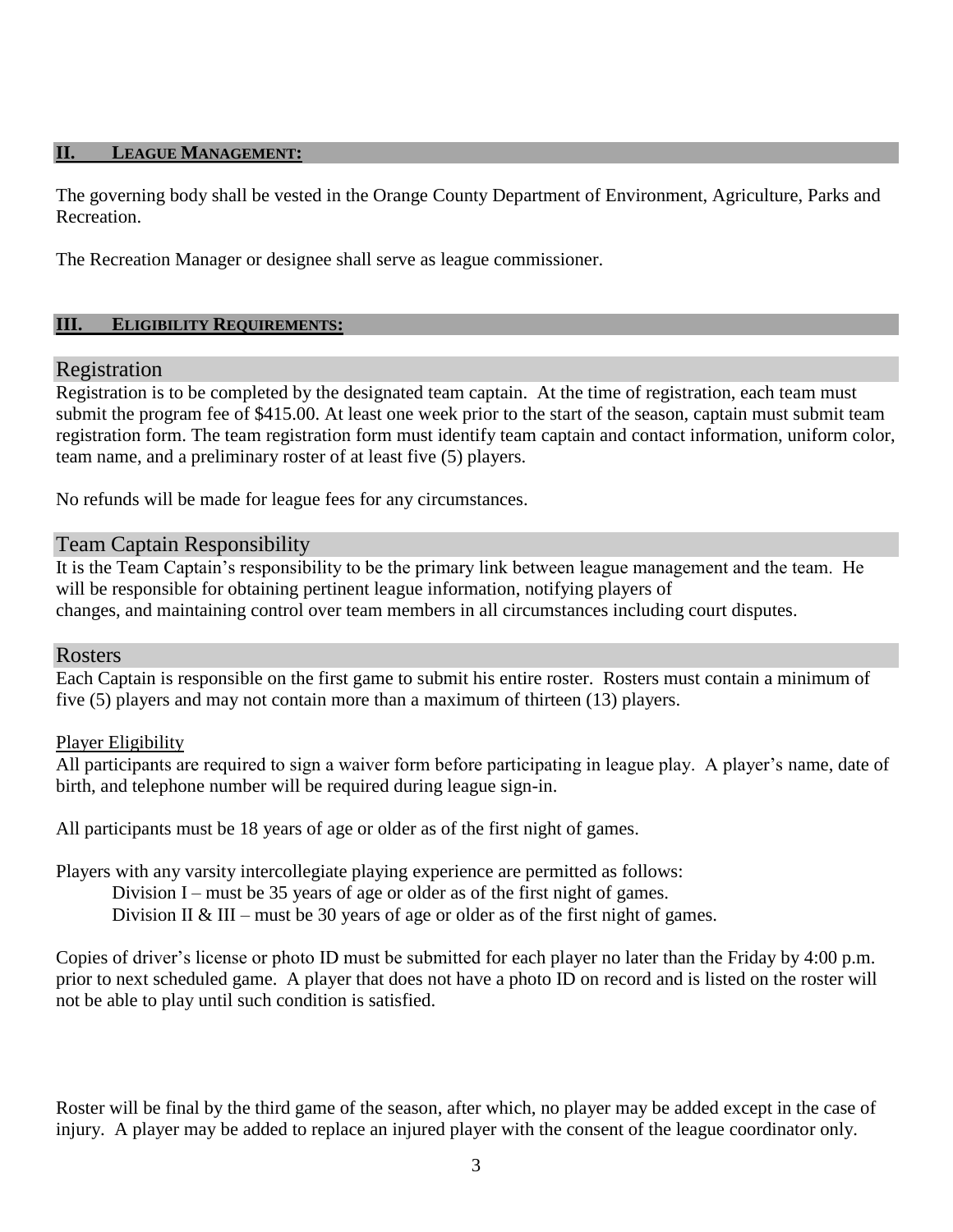Replacement player will only be considered when an injury drops a team roster to seven players. League coordinator must receive the medical verification from captain or injured player in order to confirm injury.

Each player must bring a photo ID to every game. Rosters may be checked periodically. A team may ask for a roster to be checked before the game starts. After the game begins, challenges are not permitted, except in the case of a player arriving after the game has begun.

Any team playing with an ineligible player, or players, will automatically forfeit the game in which the infraction(s) occurred.

## **IV. CONDUCT AND DISCIPLINARY ACTIONS:** (IN ACCORDANCE WITH ALL OTHER OCDEAPR-RECREATION PROGRAMS)

All participants, captains, officials, and spectators are expected to conduct themselves in a manner in line with the goals and objectives of the Adult Basketball League. Any individual found to be in violation of any rule and/or regulation shall be sanctioned according to the below explained chart for Penalties and Sanctions.

In addition to the rules explained in the Penalties and Sanctions, any participant, coach, or spectator that is ejected by an official is automatically suspended for the remainder of the current day's games, and subsequent following game in addition to ejection from the facility.

All penalties and sanctions levied by an official or Orange County Department of Environment, Agriculture, Parks and Recreation staff are determined on a case-by-case basis and are final. **No protests will be permitted with regards to penalties and sanctions**.

#### ORANGE COUNTY DEPARTMENT OF ENVIRONMENT, AGRICULTURE, PARKS AND RECREATION PENALTIES AND SANCTIONS FOR COACHES AND LEAGUE OFFICIALS (Includes players for Adult League Programs)

|                                                                                                                                                                                   | <b>DIRECTED TOWARDS</b>                                                           | PENALTY/SANCTION (S)                                                                                                                                  |
|-----------------------------------------------------------------------------------------------------------------------------------------------------------------------------------|-----------------------------------------------------------------------------------|-------------------------------------------------------------------------------------------------------------------------------------------------------|
| <b>INFRACTION</b>                                                                                                                                                                 |                                                                                   |                                                                                                                                                       |
| Use of alcohol or drugs                                                                                                                                                           | During game, practice or other league or<br>team event where players are present  | 1 <sup>st</sup> offense-Suspension for the<br>remainder of the season.                                                                                |
| Knowingly requiring or allowing a player<br>to play while having a serious injury<br>creating unsafe playing conditions.<br>(Failure to notify staff at occurrence of<br>injury.) | During game, practice or other league or<br>team event where players are present. | 1 <sup>st</sup> offense-Two game suspension and a<br>meeting with league staff.<br>$2nd$ offense-Suspension for the<br>remainder of the season.       |
| Foul or abusive language.                                                                                                                                                         | A player, coach, official or spectator                                            | 1 <sup>st</sup> offense-Ejection from current game<br>and one game suspension.<br>$2nd$ offense-Two-game suspension and<br>meeting with league staff. |
| Threatening/derogatory gesture or<br>language.                                                                                                                                    | A player, coach, official or spectator                                            | 1 <sup>st</sup> offense-Ejection from current game<br>and two-game suspension.<br>$2nd$ offense-Suspension for remainder<br>of season.                |
| Knowingly permitting a player to<br>participate in a game without having<br>registered for the program.                                                                           | League and league administrators                                                  | Ejection for the remainder of the<br>league/activity season.                                                                                          |
| Striking or bodily assault resulting in<br>contact and/or injury to                                                                                                               | A player, coach, official or spectator                                            | Lifetime suspension for all Orange<br>County Parks and Recreation sports.                                                                             |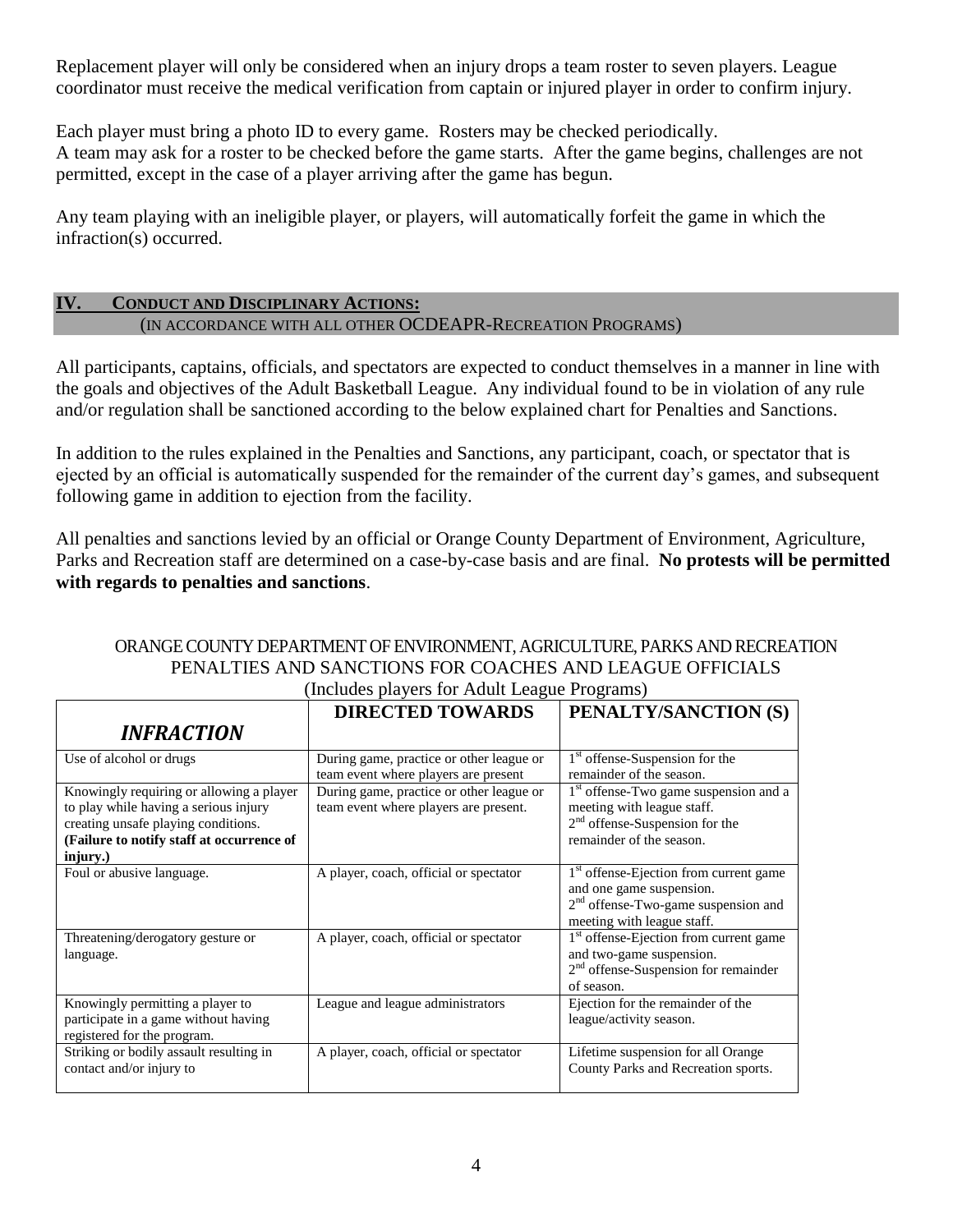| ORANGE COUNTY DEPARTMENT OF ENVIRONMENT. AGRICULTURE, PARKS AND RECREATION |
|----------------------------------------------------------------------------|
| PENALTIES AND/OR SANCTIONS FOR PARENTS, LEGAL GUARDIANS, AND SPECTATORS    |

| <b>INFRACTIONS</b>                  | <b>DIRECTED TOWARDS</b>            | PENALTY/SANCTION(S)                            |
|-------------------------------------|------------------------------------|------------------------------------------------|
| Use of Alcohol or drugs             | Within any County facility during  | 1 <sup>st</sup> offense-Ejection from facility |
|                                     | the game, practice or other league | $2nd$ offense-Two week suspension              |
|                                     | or team event where players are    | 3 <sup>rd</sup> offense-Suspension for the     |
|                                     | present                            | remainder of the season.                       |
| Interference with the conduct of    | Resulting in stoppage of play      | $1st$ offense-Ejection from facility           |
| the game                            |                                    | $2nd$ offense-Two week suspension              |
|                                     |                                    | $3rd$ offense-Suspension for the               |
|                                     |                                    | remainder of the season.                       |
| Foul or abusive language            | A player, coach, official or       | Ejection from facility park and a              |
|                                     | spectator                          | mandatory meeting with league                  |
|                                     |                                    | administrators.                                |
| Threatening/Derogatory gesture      | A player, coach, official or       | Ejection from the facility or park, a          |
| and/or language                     | spectator                          | one week suspension from OCDEAPR               |
|                                     |                                    | facilities and parks and mandatory             |
|                                     |                                    | meeting with league administrators.            |
| Striking in any threatening fashion | A player, coach, official or       | $1st$ offense-Ejection from the facility       |
|                                     | spectator                          | or park, a one year suspension (from           |
|                                     |                                    | the date of occurrence).                       |
|                                     |                                    | $2nd$ offense-Lifetime suspension from         |
|                                     |                                    | all OCDEAPR Sports                             |

No intoxicating beverages will be permitted on Orange County Department of Environment, Agriculture, Parks and Recreation grounds before, during, or after a game. Any player seen drinking or suspected of being intoxicated directly before or during a game will be ejected. If the problem reoccurs, the player and/or team may be expelled from the league for a minimum of one (1) year.

#### Ejections/Suspensions

When a player is suspended or ejected from a league/game, that person is not permitted to be in the playing area (gymnasium) for the duration of the suspension/ejection. If that player does not vacate the premise in a timely manner or attempts to reenter the playing area, officials/staff can award the opposing team with a win via a forfeit. Any team player or manager ejected from a game will not be allowed to participate in the next league game.

Player ejected more than two times in a season or multiple times over several seasons will be terminated from the league entirely.

There will be no refund to any player who has been suspended or dismissed from the league.

#### Role of the Official in regards to Conduct

Any matter not covered by the Department of Environment, Agriculture, Parks and Recreation shall be left to game officials and league staff.

Any game will be stopped if the referee and/or league staff deems that the game is out of control, or the team captain is ineffective in controlling his/her team. Referee decisions are final.

The referee shall forfeit the game if a team refuses to play after being instructed to do so by an official. The referee may also forfeit a game if any player, team member, bench personnel or coach fails to comply with any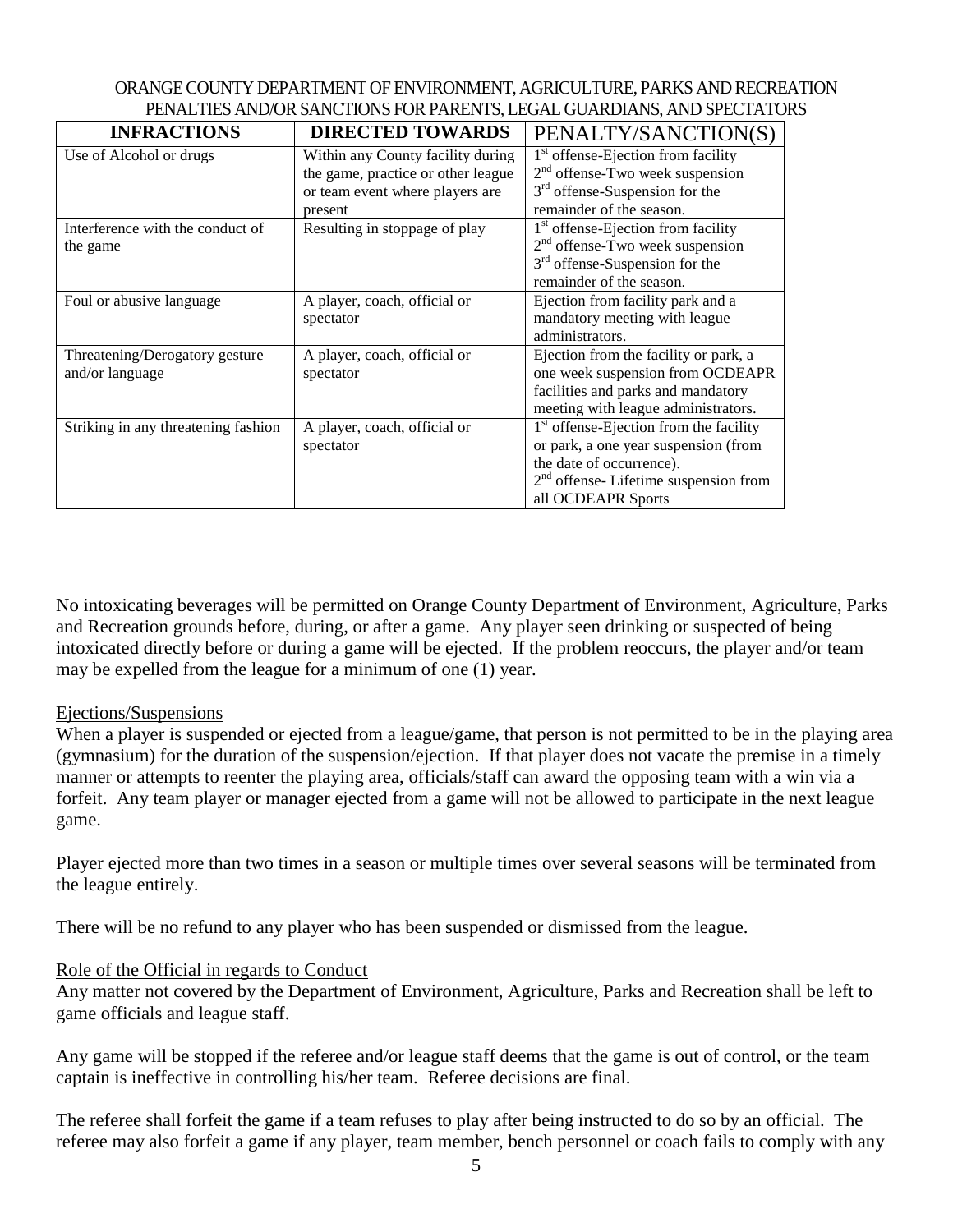technical-foul, penalty, or repeatedly commits technical-foul infractions or other acts as which make a travesty of the game. If the team to which the game is forfeited is ahead, the score at the time of forfeiture shall stand. If the team is not ahead, the score shall be recorded as 15-0 in its favor.

#### **V. LEAGUE RULES:**

The National Federation of High School Basketball Rules and Regulations shall govern all rules and regulations within the Orange County Adult Basketball League unless otherwise stated.

#### A. League Format

- Regular Season games will be played at the Central Recreation Center.
- Regular Season games will be held on Sundays with game times scheduled at  $3:30$  p.m.,  $4:30$  p.m.,  $5:30$ p.m., 6:30 p.m., 7:30 p.m., 8:30 p.m., 9:30 p.m., and 10:30 p.m.
- Tournament games may be played Friday, Saturday, and/or Sunday.
- Any schedule changes will not be made after the schedule has been printed. Games will not be rescheduled. No game shall be arbitrarily postponed, except in the cases of extreme emergency as approved by the league commissioner or whereby the playing surface shall be considered unfit for play. Notification of such cancellation will take place primarily via the inclement weather hotline (919.245.2669) and secondarily via e-mail.

## B. Equipment

#### Required Dress

Each player must have a team-colored shirt with a permanent (screen printed, marker, just NO TAPE) number by the first game. Numbers must be permanent or iron-on; tape or temporary numbers are not permitted. No duplicate numbers are permitted. Players, even if registered with the league, will not be permitted to play without team-colored uniforms and permanent numbers.

Team shirt colors must be decided prior to the first game. All teams will be responsible for securing their own shirts/uniforms.

In the event of a uniform color conflict, the visiting team will wear pinnies over game uniforms.

#### Restricted Dress

The officials shall not permit any team member to wear equipment or apparel which in his/her judgment is dangerous, confusing to other players, or inappropriate. Examples of such clothing include but are not limited to:

- Jewelry such as watches, bracelets, chains, and earrings.
- Belts.
- Head caps.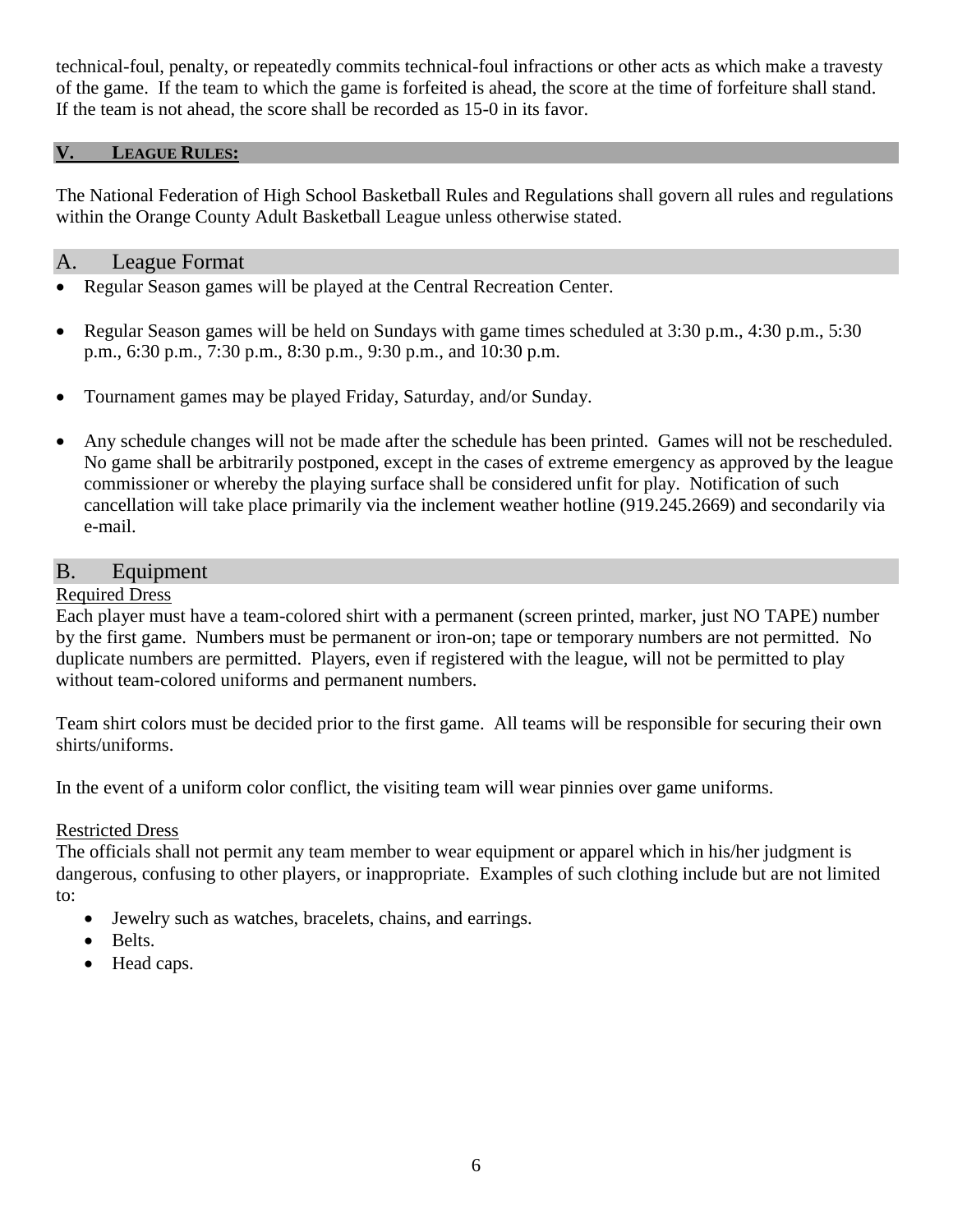# C. Playing Rules

Local league rules as follows will take precedence over any National Federation of High School Basketball Rule.

## Length of Game

- **Grace Period** There will be a no grace period. If a team fails to field the minimum number of players by game time, a forfeit shall be recorded with a score of 15-0 to the winning team. If both teams forfeit, the game will be recorded as a loss to both teams with a score of 0-0.
- **Warm-up** A pre-game warm-up period of at least 3 minutes will be permitted prior to each game. The clock will commence 3 minutes prior to the start of each game if time allows, or immediately following the previous game if necessary. If time allows, warm-up may be longer than 3 minutes.
- **Quarters** All games shall consist of four quarters, each 10 minutes in length. One minute will be allowed between the first and second quarter and the third and fourth quarter.
- **Halftime** Halftime will be 3 minutes in length. The clock operator will signal a horn when one minute is left in the halftime period. At this time, coaches should complete their final preparation for the second half and be ready to come onto the court after the final minute expires.
- **Overtime** In case of a tie game at the completion of regulation there will be a 3 minute overtime period. During regular-season play, if the game remains tied after one overtime period, it will be recorded as a tie; during tournament play, an additional overtime period will be played until a winner can be determined.

## Players

 **Number of Players** – A minimum number of four (4) players is required for an official/referee to begin any game. In the event that four (4) players have not arrived for a game by the scheduled start time, that team shall forfeit the game (see "Grace Period" for more information). A fifth player can enter the game upon arrival by checking in with the scorekeeper during the next dead ball situation.

Due to safety for all participants, no game will be permitted to continue without four (4) registered players on the court for each team at all times. If injury, illness, or other circumstances cause a team to drop below four (4) registered players, the game will be declared a forfeit, and the team dropping below 4 players will be the loser regardless of score.

In the event of a forfeit, no make-up game will be permitted.

 **Substitutions** – Captains must have substitutes report to scorer's table to be checked into the game. Players will be allowed onto the court only with the permission of the referee.

# Stoppage of Clock

- **First, second, and third quarters** During the last one (1) minutes only, the clock will stop on all dead ball situations, providing the game differential is below twenty (20) points. Otherwise, it is a running clock.
- **Fourth quarter ONLY** During the last three (3) minutes only, the clock will stop on all dead ball situations, providing the game differential is below twenty (20) points. Otherwise, it is a running clock.

If the game differential is twenty (20) points or above, the game will be played with a running clock regardless of the time remaining.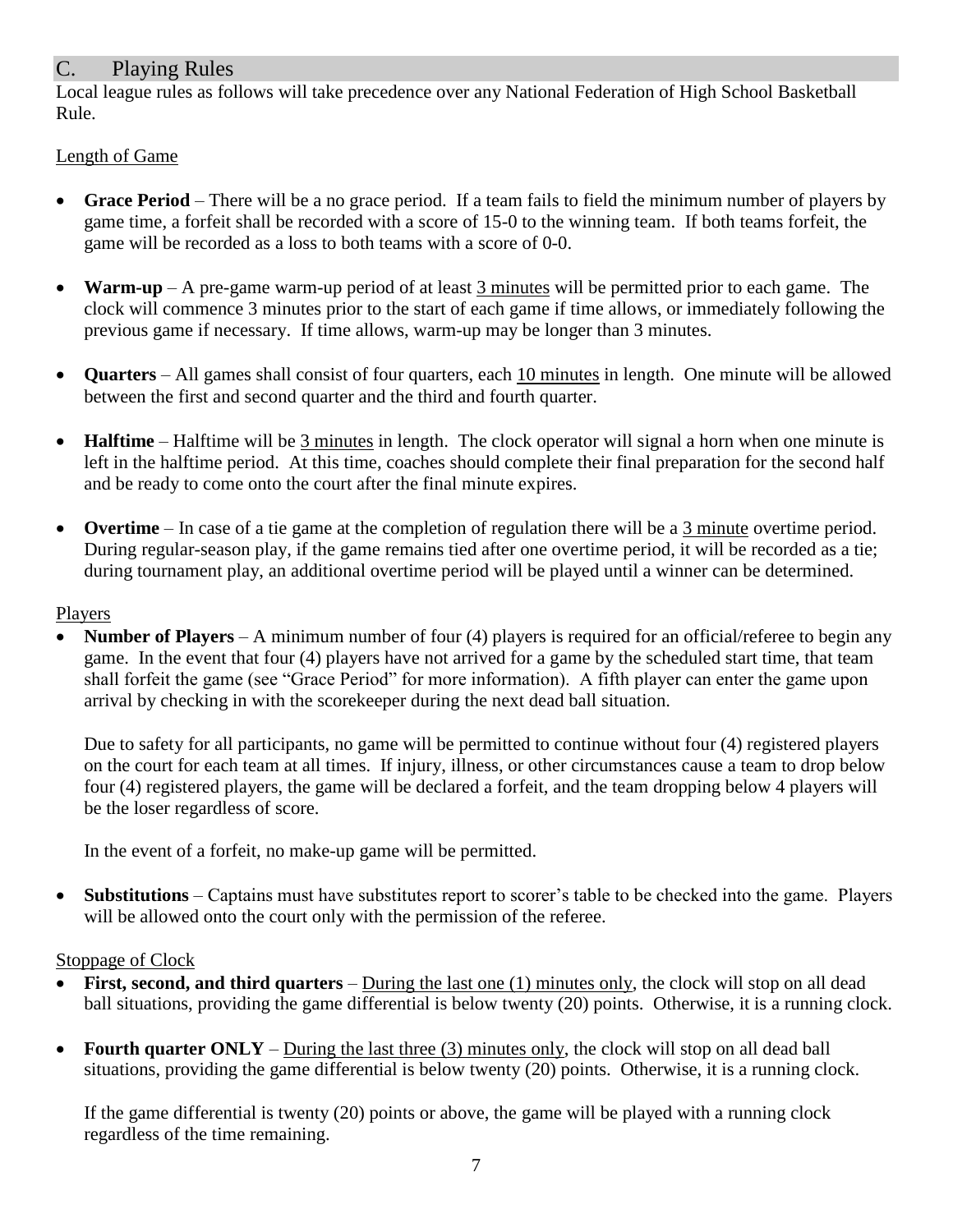**Overtime** – Standard clock for overtime

Time Outs

- **Regulation** Each team is awarded four (4) full timeouts per game. However, any team winning by twenty (20) or more points during the last three (3) minutes of each half will not be permitted to call a timeout.
- **Overtime** Each team will also be awarded one (1) timeout for each overtime period. Unused timeouts from regulation will not carry over.
- When during running clock situations a timeout is called prior to foul shots, the clock will resume when the shooter is addressed with the ball.

Fouls

- **Personal Fouls** Each player will be permitted six (6) personal fouls.
- **Technical Fouls** Each technical foul against a team will result in the opposing team shooting two (2) free throws plus keeping possession of the ball.

A technical against a player will count as a player personal foul. A bench technical will be assessed to the captain or captain-designee.

A player committing two (2) technical fouls in one game will be ejected from the game plus the following scheduled game. This includes the situation of a second technical for standing in the bench area after receiving a first technical. If a player commits two (2) technical fouls in a second game during the season, he will be ejected for the remainder of the entire season.

 **Bonus** – The one and one bonus will be in effect when a team reaches their seventh team foul of the half. The double bonus will be in effect when a team reaches their tenth team foul of the half.

Dunking Dunking will be allowed.

# D. Protests

Protests are allowed on interpretation rulings only. Judgment calls cannot be protested, (i.e. fouls, etc). Protests must be submitted to the Recreation Division within three (3) business days of the incident, and accompanied by a \$10.00 check made payable to OCDEAPR. If the fee does not accompany the protest, said protest will not be considered. If the investigation rules in favor of the protesting team the check will be returned; if not, the check will be deposited by the County.

# **VI. TOURNAMENT**

A single-elimination tournament will be played at the end of the season. Tournament games will be played under the same rules as regular league play, with the exception additional overtime periods if necessary.

Seeding for tournament play will be determined by:

- 1) Division record
- 2) Head-to-head record
- 3) Point differential (within Division)